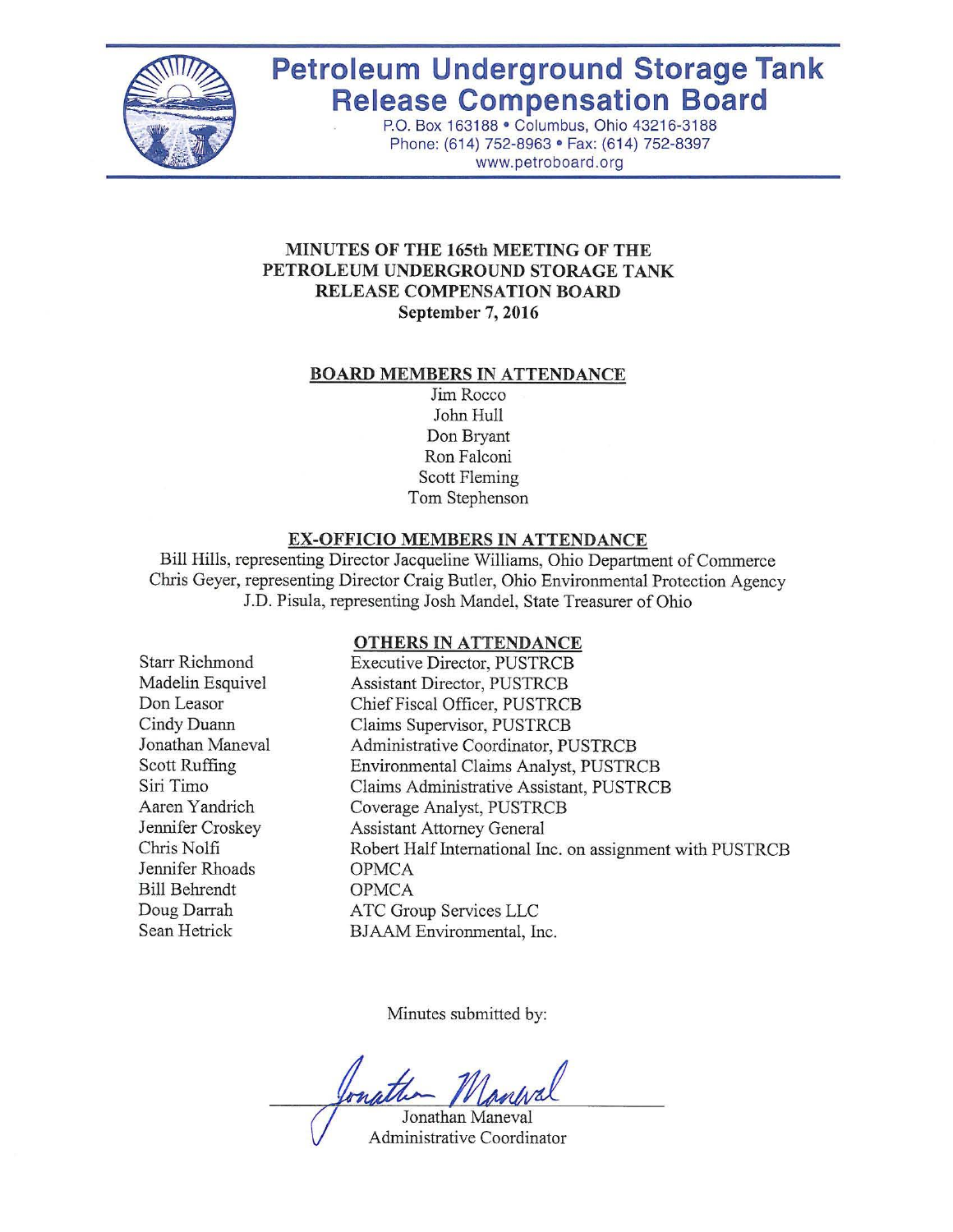## **Call to Order:**

Chairman Rocco convened the one hundred sixty-fifth meeting of the Petroleum Underground Storage Tank Release Compensation Board on Wednesday, September 7, 2016.

The following members were in attendance: Jim Rocco; John Hull; Don Bryant; Ron Falconi; Scott Fleming; Tom Stephenson; Bill Hills, representing Director Jacqueline Williams, Ohio Department of Commerce; Chris Geyer, representing Director Craig Butler, Ohio Environmental Protection Agency; and J.D. Pisula, representing Josh Mandel, State Treasurer of Ohio.

Chairman Rocco announced that both he and Scott Fleming had been reappointed by Governor Kasich to serve on the Board for another three-year term. He then introduced and welcomed Aaren Yandrich, Siri Timo and Scott Ruffing, who were recently hired to the Board's staff.

## **Minutes:**

Chairman Rocco asked if there were any comments or questions regarding the minutes from the June 8, 2016 Board meeting, and there were none. Mr. Fleming moved to approve the minutes. Vice-Chairman Hull seconded. A vote was taken and all members voted in the affirmative. The minutes were approved as presented.

## **Election of Officers and Committee Member Appointments:**

Chairman Rocco requested motions from the floor for the nomination of officers for the upcoming year. Mr. Stephenson made a motion to reelect both Chairman Rocco and Vice-Chairman Hull to their respective offices. Mr. Bryant seconded.

Chairman Rocco asked whether there were any other nominations or any discussion, and there were none. He stated there is a motion on the floor to reelect Mr. Rocco as Chairman and Mr. Hull as Vice Chairman. A vote was taken and all members voted in the affirmative. The motion passed.

## *Rules and Finance Committee Appointments*

Chairman Rocco stated that the Chairman and Vice Chairman serve on both the Rules and Finance Committees. Chairman Rocco then appointed Mr. Fleming, Mayor Falconi and the designee from the Ohio EPA to serve on the Rules Committee. He appointed Mr. Bryant, Mr. Stephenson and the designee from the State Treasurer's Office to serve on the Finance Committee.

## *2017 Meeting Dates*

Chairman Rocco set the following 2017 meeting dates: January 18, February 8 (tentative), March 15, June 14, September 13 and November 29. All meetings begin at 10:00 a.m.

# **BUSTR Report:**

Chairman Rocco called upon Bill Hills, Bureau Chief, to present the Bureau of Underground Storage Tank Regulations' (BUSTR) report.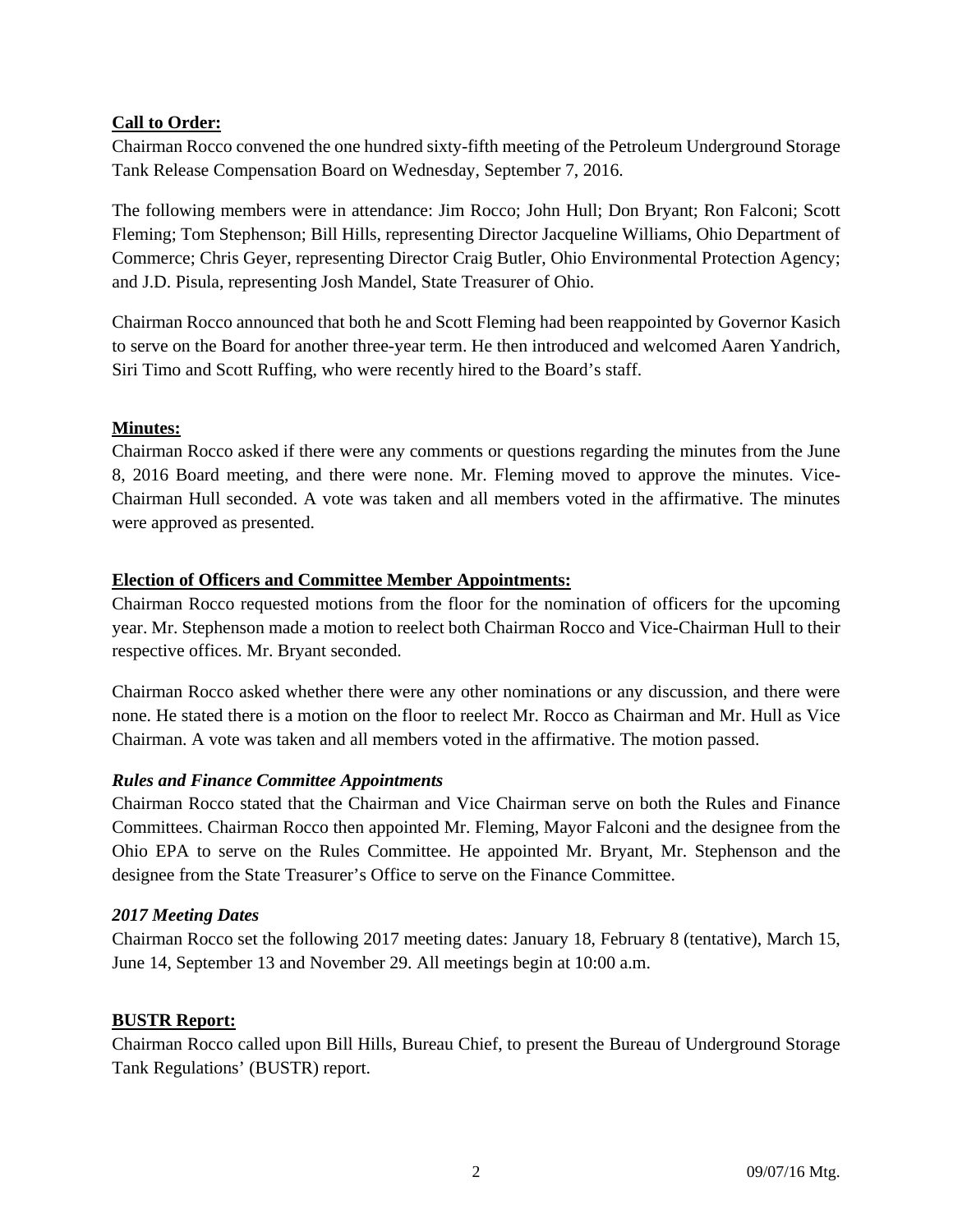Mr. Hills reported that James Feeman has been hired to fill the release prevention field supervisor position that was vacant as a result of the retirement of Steve Parsons. He said an intermittent employee has been hired as a file room clerk, and a paralegal has also been hired.

Mr. Hills said the fourth year of the responsible party search program has begun, and about 184 petroleum underground storage tank (UST) release sites will be researched through the program for this fiscal year. The program is used to identify the owners and operators that are responsible for the investigation and cleanup of petroleum releases from UST systems.

Mr. Hills reported that seven grants totaling a little over \$1 million had been awarded through the Abandoned Gas Station Cleanup Grant Program. The program is administered by the Ohio Development Services Agency, in partnership with the Ohio EPA and BUSTR, and has \$20 million available to local government entities to be used for the cleanup of abandoned gas station sites. He said that an additional three or four grant applications are being reviewed.

Mr. Hills said that an update to improve the OTTER (Ohio Tank Tracking  $\&$  Environmental Regulations) database went live on August 29, 2016. He said the vendor is working through some minor issues, but it seems to be more productive.

Mr. Hills noted that the State Fire Marshal's website now has a landing page for BUSTR in order for stakeholders to more easily locate relevant information. He said there are a few glitches, but it should be useful for individuals trying to access BUSTR information.

Mr. Hills reported that BUSTR's Assistant Chief and the Release Prevention Supervisor attended the U.S. EPA Region 5 All-States meeting on August 24 and 25, 2016.

Mr. Hills said that BUSTR's personnel has nearly completed preparing their responses to comments that were received concerning the draft administrative rule changes. He emphasized that the rule changes are currently in draft form, and they are not the proposed rule amendments. He explained that the responses will be posted on the State Fire Marshal's website when they are completed. Thereafter, BUSTR will arrange to meet with interested parties to address any remaining concerns that may require further discussion. He noted that the rule amendment process was a few months behind schedule, but they are still within the timeframe to meet the five-year rule review filing deadline.

Mr. Hills reported for the week ending August 19, 2016, there were 47 new inspections performed for a total of 1,187 inspections for the new three-year inspection cycle. He said that eight NFAs (no further actions) were generated during the week ending August 19, 2016, for a total of 459 NFAs for the grant cycle ending September 30, 2016.

Mr. Hills stated that, as of August 19, 2016, there were 21,594 registered USTs and 3,638 owners of 7,305 registered facilities. He said that, since the origination of the BUSTR program, the number of NFAs issued is 29,385.

Mr. Stephenson asked whether statistical tank and owner information could be provided for the last few years in order to identify any trends or movement in the numbers. Mr. Hills indicated that the information could likely be obtained from OTTER. Chairman Rocco noted that the Board's staff could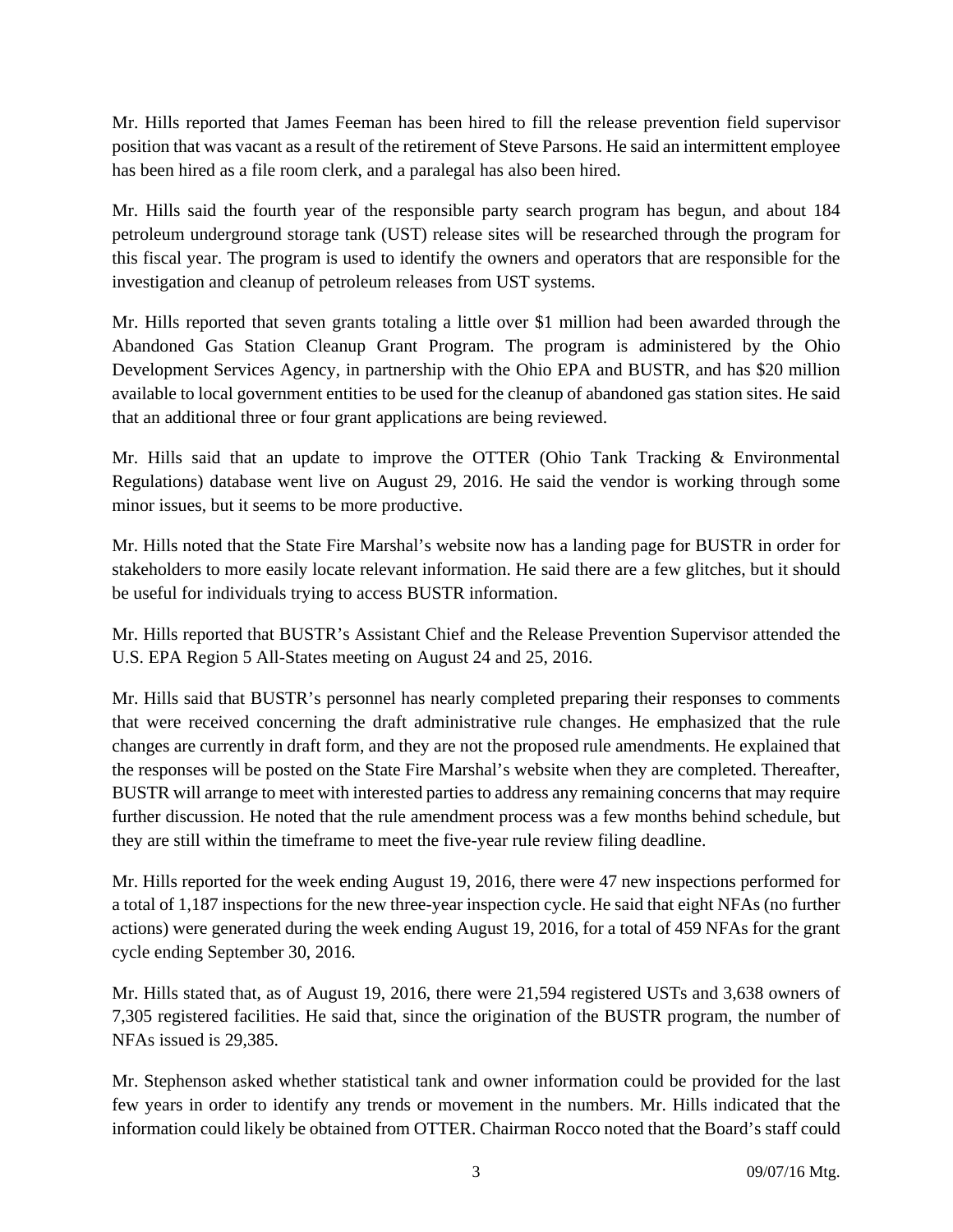also compile the information, and it may make sense to use the Board's statistics since only petroleum tanks would be included.

## **Financial Reports:**

Chairman Rocco called upon Don Leasor, Chief Fiscal Officer, to present the financial reports.

## *May, June and July Financials*

Mr. Leasor said the May, June and July financials were emailed to each member. He asked if there were any questions or concerns regarding these reports, and there were none.

Mr. Leasor reported that, as of September 6, 2016, the unobligated account balance is \$26.1 million. He said this amount includes \$12 million in STAR Ohio and the custodial account, and the \$14 million invested in U.S. treasuries and U.S. agency callable bonds. He said that, at the June meeting, \$9 million was obligated for the payment of claims, and the obligated account balance is \$7.8 million.

Mr. Leasor said tank revenues would be discussed as part of his fee statement statistics report.

Mr. Leasor said that, as of July 31, we are one twelfth of the way into the fiscal year and that expenses should be about 8.3% of the amount budgeted.

Mr. Leasor said the claims expense for July was \$698,000, and, to date, approximately \$1.2 million had been paid for claims for fiscal year 2017.

Mr. Leasor said the operating expenses for July were approximately \$127,000. He pointed out that, as of July 31, temporary services expenses were 10.9% of the amount budgeted. He said this was due to the use of a temporary service employee for a special project. He said postage expenses were 54% of the amount budgeted. He said this was due to postage fees for the final quarter of fiscal year 2016 being paid in July of fiscal year 2017. He said these charges include fees for the annual fee statement mailing which is sent by certified mail.

Mr. Leasor said all other expenses are where they should be at this time in the fiscal year.

# *Fee Statement Statistics*

Mr. Leasor said, as of September 6, 2016, the per-tank fees collected were approximately \$9.2 million, which represents 95% of the billed amount. He said between July 1, 2016 and September 6, 2016, approximately \$129,000 was collected for prior years' fees, net of refunds of \$450.

Mr. Leasor said, for the 2016 program year, 15,500 tanks were billed at the standard deductible (\$55,000) per-tank fee and about 5,600 tanks were billed at the reduced deductible (\$11,000) per-tank fee. Mr. Leasor said, as of September 6, 2016, the fees have been paid at the standard deductible rate for just over 14,500 tanks and at the reduced deductible amount for a little under 5,500 tanks. He said fees for a total of 20,026 tanks have been paid by 3,088 owners. He said this compares to fees being paid for 20,163 tanks by 3,152 owners for the same period of time in the prior year.

Mr. Leasor said, for the program year ended June 30, 2016, fees have been paid for a total of 20,692 tanks by 3,244 owners.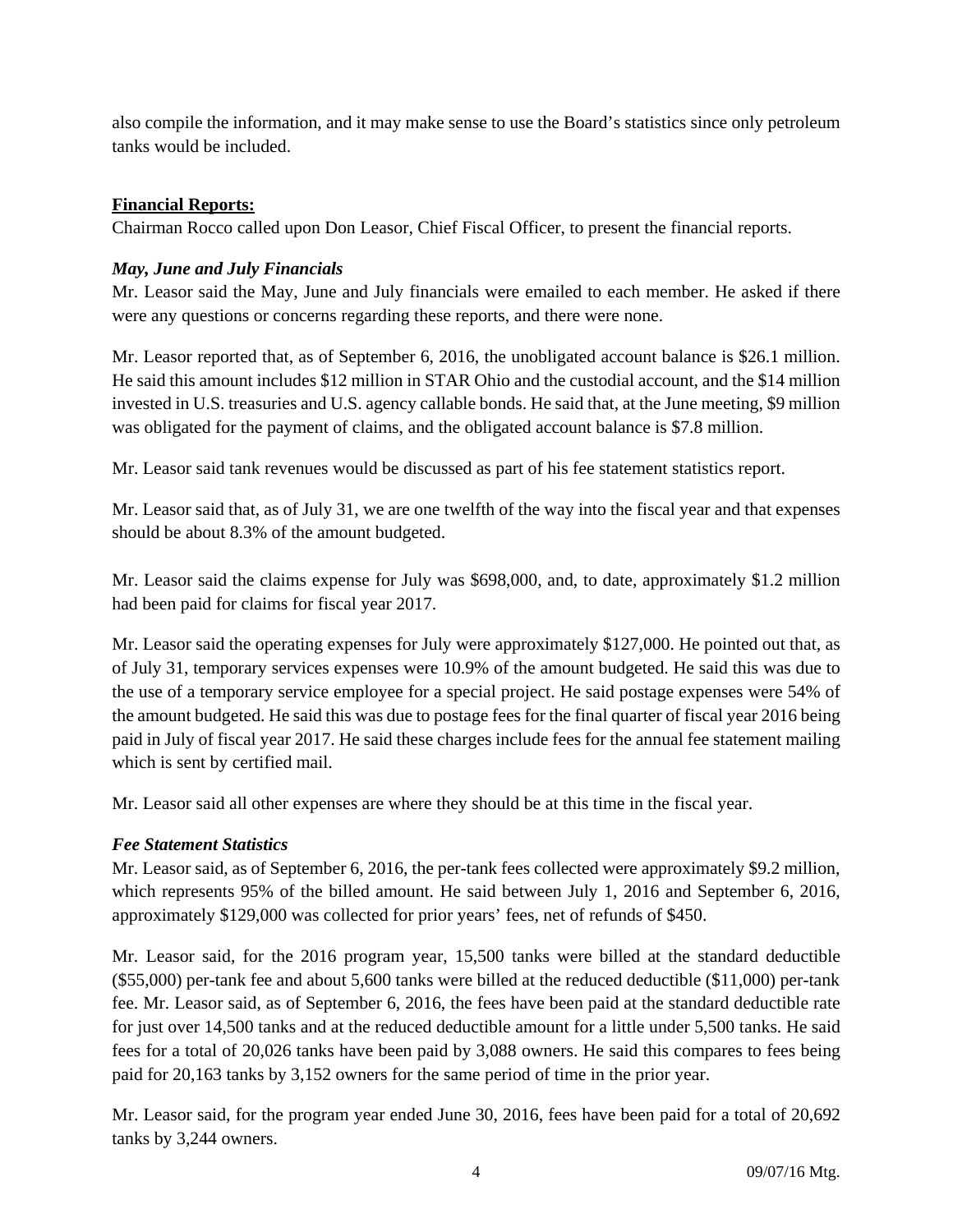Mr. Leasor said the \$9.2 million collected to date represents 98.2% of the \$9.4 million budgeted for the 2016 program year. He said so far, for program year 2016, 99.1% of the fees have been received for the 20,200 tanks budgeted.

Vice-Chairman Hull asked why only 20,200 tanks were budgeted but 21,100 tanks were billed. Chairman Rocco explained that there is an assumption built into the budget that a number of the tanks billed have been removed and that a small percentage of owners will not pay. Vice-Chairman Hull pointed out that fees were received for 20,700 tanks last year and recommended that this number be considered when building future budgets.

## *Audit Update*

Mr. Leasor said the auditor's report for fiscal year 2015 had been reviewed and was accepted by the Auditor of State in April 2016. He noted that a copy of the audit report had been distributed to each Board member.

## **Compliance and Fee Assessment Report:**

Chairman Rocco called on Madelin Esquivel, Assistant Director, to present the compliance and fee assessment report.

Ms. Esquivel reported that, since July 1, 2016, one refund was issued and \$9,400 of refunds was used to offset prior years' outstanding fees. She said the combined amounts are about 4% of the refund goal of \$225,000 that was set for the program year.

She said, as of August 31, 2016, a net total of \$21,064 had been collected by the Attorney General's Office and Special Counsel. She said no accounts had been certified to the Attorney General's Office for collection since July 1, 2016, and noted that any unpaid 2016 program year's fees will be certified for collection in January 2017.

Ms. Esquivel said four Orders Pursuant to Law and one Determination to Deny a Certificate of Coverage were under appeal. She said all appeals are under review.

Ms. Esquivel said that three Ability to Pay Applications are pending review. The Ability to Pay program allows former UST owners experiencing financial difficulty to apply for and receive a determination of their ability to pay delinquent fees.

Ms. Esquivel reported that Applications for Certificates of Coverage were mailed to 3,418 owners for program year 2016. She said 2,715 Certificates of Coverage had been issued thus far for program year 2016. She said there are 358 Applications for Certificates of Coverage currently in process. She noted that Notices of Pending Denial had been issued to 18 owners for the applications with identified deficiencies.

Ms. Esquivel stated that there are 50 uncashed refund checks that total \$39,047. She said there is \$35,165 in refunds pending for 27 owners from whom more information has been requested.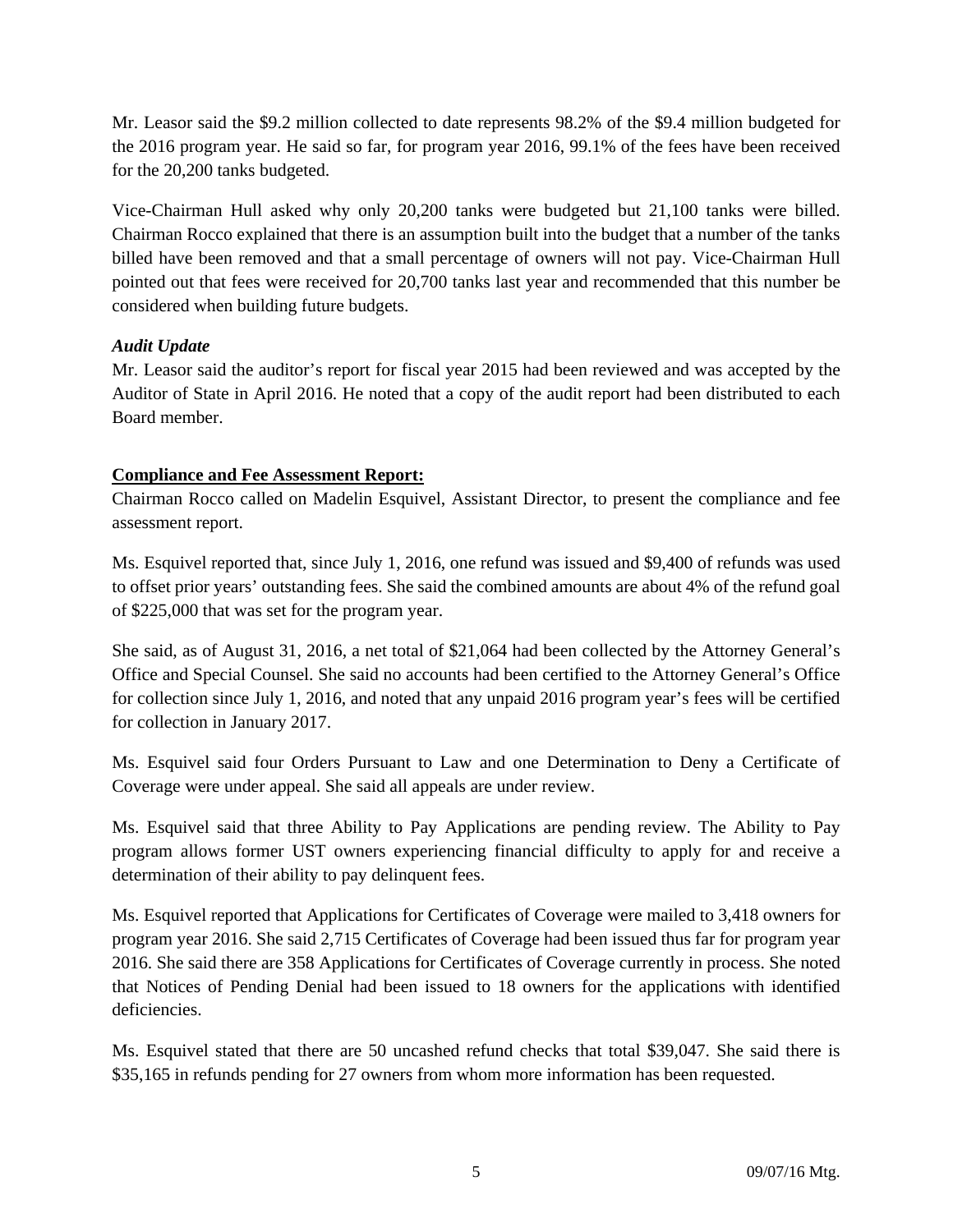## **Claims Reports:**

Chairman Rocco called on Cindy Duann, Claims Supervisor, to present the claims reports.

Ms. Duann said, as of September 2, 2016, a total of about 2,400 Fund eligible sites had received no further action status with an average cleanup cost of \$131,500 per site. She said in comparison, approximately 20% of these sites were cleaned up exclusively under BUSTR's risk based corrective action rules and had an average cleanup cost of about \$72,400 per site.

Ms. Duann reported that, as of September 2, 2016, a total of 1,553 claims with a total face value above the deductible amount were pending review. She noted that, in general, claims are being reviewed within five to six months of receipt.

Ms. Duann stated that, as of September 2, 2016, 16 claim settlement determinations were under appeal. She noted this was up from the 14 appeals that had been open in the month of June.

Ms. Duann reported that, during the 2015 program year, 786 claim applications were received and 859 claims were either settled or closed. She said the total claim settlement offer was slightly above \$7.6 million with an average claim payout of 75.2% of the net value. She said the average per claim payout was about \$9,600.

Ms. Duann said that, in the months of July and August, 134 claims were received, and a total of 112 claims were settled during these months. She said that claim productivity has been affected due to the on-the-job training of two replacement claims staff, and she expects the monthly average of claim settlements to increase soon. She pointed out that the claim payout ratio in the months of July and August was only at 61.8% and explained that this low claim payout ratio was due to the settlement of two high-dollar claims that included large amounts of disallowed costs that were not timely submitted or were deemed to be excessive.

Ms. Duann said that, during the 2015 program year, 77 eligibility applications were received and that 69 eligibility determinations were issued, of which 28 applications were denied. She said a high percentage of the applications were denied due to no release being demonstrated or no corrective action work being required by BUSTR as a result of tank closure or suspected release investigation activity.

Ms. Duann reported that no eligibility applications were received in the month of July and four applications were received in the month of August. She stated that a total of nine eligibility determinations were issued in these months. She noted that four applications were denied due to no release being demonstrated or no corrective action work being required by BUSTR. She said, as of September 2, 2016, 23 applications were pending review and four applications were under appeal.

Ms. Duann reported that during the 2015 program year, a total of 162 requests for cost pre-approval had been received and 169 cost pre-approval notifications were issued. She said 23 notifications of cost exceedance were received from the consultants or tank owners and explained that these notifications are required if, during the implementation of the corrective actions, the actual costs are expected to exceed the pre-approved amount by more than \$6,000 or 20% (whichever is less). She said the additional costs were due to various reasons including equipment failure, underestimated utility costs and increases to hourly rates. She said the rule provides the option to either review the revised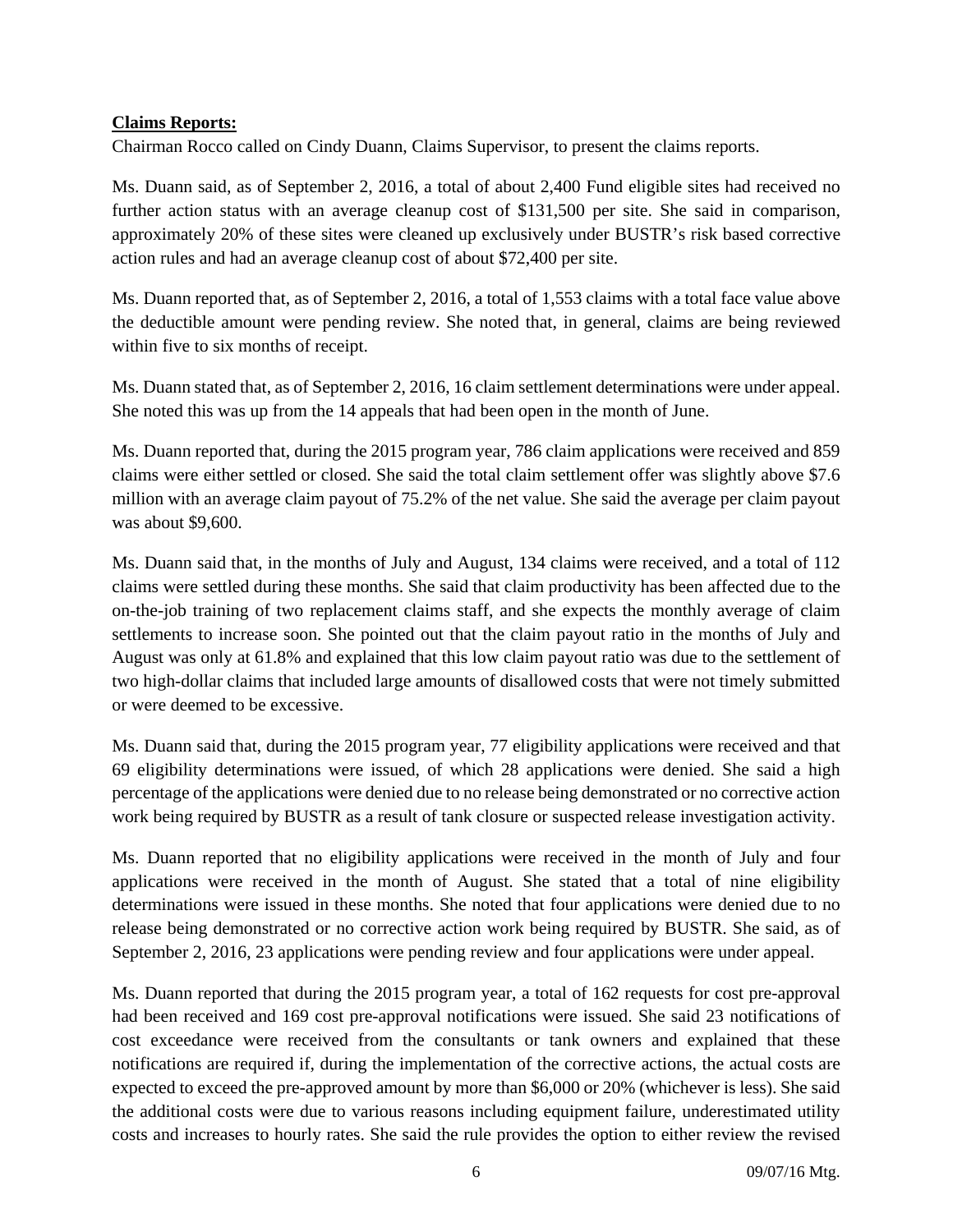estimated cost and completion schedule in detail and issue another pre-approval notification or to simply notify the owner that the revised costs will be evaluated when the claim reimbursement application is submitted.

Ms. Duann reported that, 25 cost pre-approval requests had been received in the months of July and Augus, and 20 cost pre-approval notifications were issued. She said, as of September 2, 2016, 40 requests for cost-pre-approval were pending review.

Vice-Chairman Hull asked whether the statistics requested at the previous meeting concerning mobile treatment units had been gathered. Ms. Duann stated that approximately 25 DPE (Dual Phase Extraction) remediation systems had been purchased by the Board. She said that more than half of these units have been kept at sites for much longer than the timeframe proposed in the initial remedial action plans. She said in some instances the systems are being used for years beyond what was originally proposed, and she noted that the average up time for the systems is less than 70%. Vice-Chairman Hull asked whether the Fund pays for the maintenance, media replacement and media disposal costs for the units. Ms. Duann stated that these costs are reimbursed and the operational costs of the units easily exceed \$70,000 per year or \$6,000 per month.

Chairman Rocco discussed that the mobile units were purchased with the intent that they would be used for short periods of time and moved from site to site and there would be substantial cost savings by not having contractors charge rental fees for the equipment. He expressed that, given the systems are being kept at sites for years, with significant costs to maintain and rebuild the equipment and the considerable down time of the units, it may not make sense to purchase additional mobile units.

Mr. Fleming suggested that reimbursement of the units be tied to their performance and the achievement of certain milestones. He noted that, if the units include a telemetry system that allows for remote monitoring, the consultants should be aware of problems when they arise and determine whether the system is operating effectively. Vice-Chairman Hull said, if the systems are well-balanced, running efficiently and getting good capture, then it might be worth it to buy new systems; but if the systems are being damaged by inefficient operations, it is not.

Chairman Rocco said that Executive Director Richmond has pulled some data and they would be meeting to discuss the economics of purchasing the units versus leasing them and whether an alternative, more cost-effective solution should be found.

## **Unfinished Business:**

## *Suspending Claims Review*

Chairman Rocco called upon Jennifer Rhoads, President and CEO of the Ohio Petroleum Marketers & Convenience Store Association (OPMCA), to speak before the Board concerning its decision to suspend the review and settlement of claim reimbursement applications when the Board has filed a complaint in litigation against a responsible party.

Ms. Rhoads thanked the Chairman for the opportunity to speak on behalf of the OPMCA leadership and its members concerning the financial impact the Board's decision has had on some of its members. She explained that OPMCA is a collective of Ohio small business petroleum wholesalers and retailers.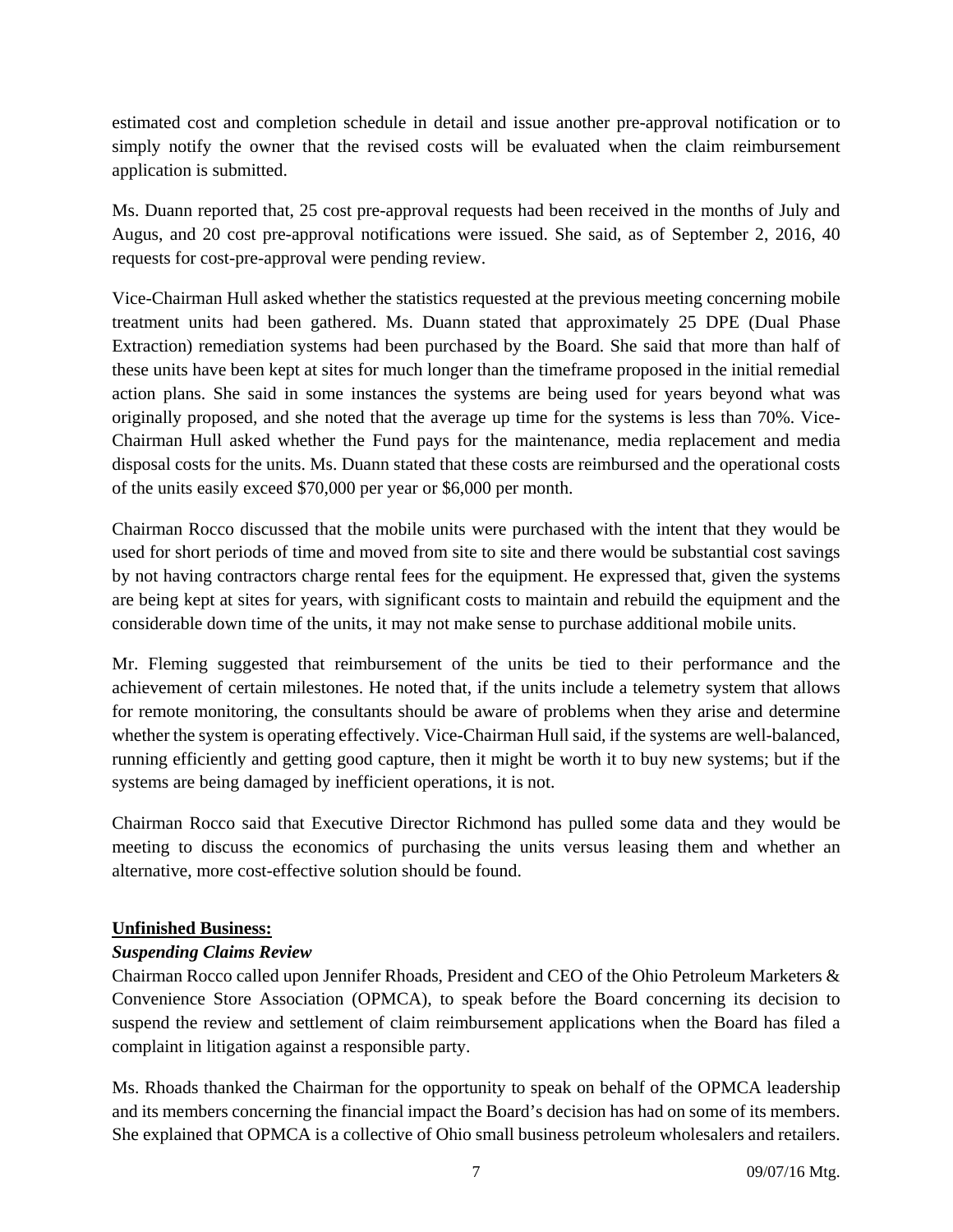She said, at the June Board meeting, OPMCA submitted a letter respectfully requesting the Board reconsider its 2015 decision relative to the suspension of claims and assess the financial impact the decision was having on Ohio's small business owners.

Ms. Rhoads explained that over the past ten years there has been a transformation in the industry whereby the major oil companies divested themselves of retail assets and many of the retail fueling stations were purchased by small business owners. She noted that many of these locations have ongoing remediation activities associated with petroleum releases and these locations were purchased with agreements that remediation activities would be completed by the purchasers of the locations. She expressed that the Board's decision to place claims related to litigation into a holding pattern has resulted in some of OPMCA's members bearing an unanticipated financial burden since they are no longer being timely reimbursed for the costs they've incurred for the ongoing cleanup activities at their sites.

Chairman Rocco stated that, because the issue being raised by OPMCA concerns certain claims related to pending court action, the discussion of the matter would be held until the Board adjourned into executive session later in the meeting. The Board's Assistant Attorney General Jennifer Croskey noted that, when the letter was circulated at the June meeting, it was discussed that there would be a meeting to examine options that would allow for subsequent owners of sites to continue cleanup and be reimbursed for the work. She said that this meeting had not yet taken place and therefore another meeting following the executive session would be necessary before any resolution would be presented.

Mr. Geyer asked Ms. Rhoads whether the sale agreements included any contractual or legal financial obligation for the responsible party to pay for the cleanup costs regardless of the Board's action. Ms. Rhoads expressed that she did not believe they do and offered to double check. She commented that the contracts between the various parties are not the same, as the circumstances are different.

Chairman Rocco pointed out that the owner of the tank system at the time the release was required to be reported to BUSTR would always be responsible for the cleanup of the release and also noted that only the responsible person has any standing before the Board. He said the contractual relationships between the responsible party and subsequent owners of the sites has created a unique situation and will be a challenge to address. He asked whether there were any further questions for Ms. Rhoads, and there were none.

## **New Business:**

## *Office Lease*

Chairman Rocco called upon Starr Richmond, Executive Director, to discuss the office space lease.

Ms. Richmond explained that the Board's current lease agreement expires on June 30, 2017, and there are no renewal options for the lease. She pointed out that much of the LeVeque Tower is being converted to a hotel and residential living space and the floors that are to be used for offices are also undergoing renovation. She stated that she met with LeVeque's owners to discuss the terms of a new lease and the rental rate for the office space in its current condition will increase to \$17.50 a square foot. She said this is a 28% increase from the current rate and amounts to about \$34,000 a year. She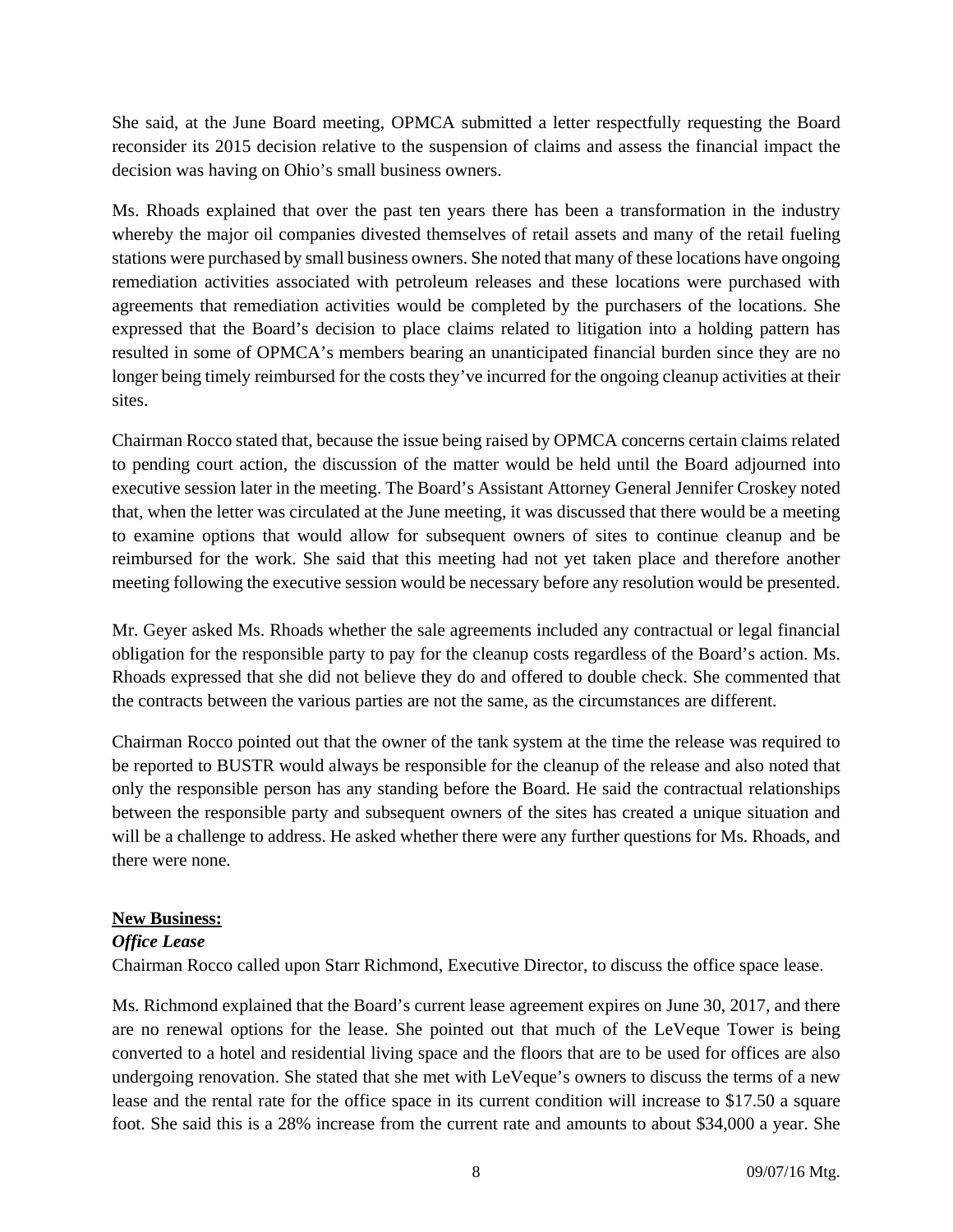said, if the Board decides to stay, some buildout work will be necessary due to the closure of one of the elevator banks and the landlord would bear those buildout costs.

Chairman Rocco said the options are to either keep the office in the LeVeque and pay the \$17.50 rate or to work with an agent or broker to find other space in the downtown area. Vice-Chairman Hull said that options outside of the downtown area also need to be given serious consideration. He said, when the Board decided to stay downtown and move its office into the LeVeque, cheap office space was readily available and there has been a dramatic change in the market since that time. Chairman Rocco agreed and said the conversion of the downtown office buildings to residential use will likely continue to drive the rates for office space even higher. He also noted the renewal terms of a new lease with the LeVeque are unknown and the owners may intend to eventually increase the rate to \$22 a square foot, which is the rate being charged to new tenants leasing space within the building.

Mr. Pisula and Mr. Hills recommended the Real Estate Services section of the Department of Administrative Services (DAS) be utilized to determine current market rates and to provide options of suitable spaces that the Board can consider for relocation. After some further discussion, it was agreed by the Board that Chairman Rocco and Director Richmond would consult with DAS Real Estate Services and the Board would decide how to move forward after the options are presented at the November meeting.

## *Hardship Applications*

Chairman Rocco called upon Ms. Richmond to present the hardship applications.

Ms. Richmond stated that the Board's rule 3737-1-08 provides for an owner experiencing financial hardship to apply for hardship status with the Fund. She said granting hardship status allows for the acceleration of the review of the claims submitted by the owner. Ms. Richmond noted that granting hardship status does not increase the amount of reimbursement to the tank owner. She stated that accelerating the review of the claim reduces the financial burden the owner would experience if the claims were reviewed and settled in the normal course of business. She said, once granted, the hardship status remains in effect for a one-year period and, at that time, the owner may reapply for hardship status.

Ms. Richmond stated that, in determining hardship status, the application and a minimum of two years of income tax records are reviewed. She said, in addition, a U.S. Environmental Protection Agency (U.S. EPA) financial capacity test is used to evaluate the owner's cash flow and determine whether the owner is able to carry debt, in which case, the owner could finance the costs of corrective actions over time.

## **Claim # 11924-0001/10/26/95, Owner – Herbert Adams**

Ms. Richmond said that Herbert Adams is the responsible person for a 1995 release at 409 Church Street in Bradner, Ohio. She said this is his third request for hardship status and, to date, the Fund has reimbursed \$451,000 for corrective actions for this release.

Ms. Richmond said there is currently one unsettled claim in house totaling \$23,300 and the estimated corrective action costs for the next year are \$114,600. She said Mr. Adams indicated on his application that the arrangement with his consultant requires him to pay any costs the Fund does not reimburse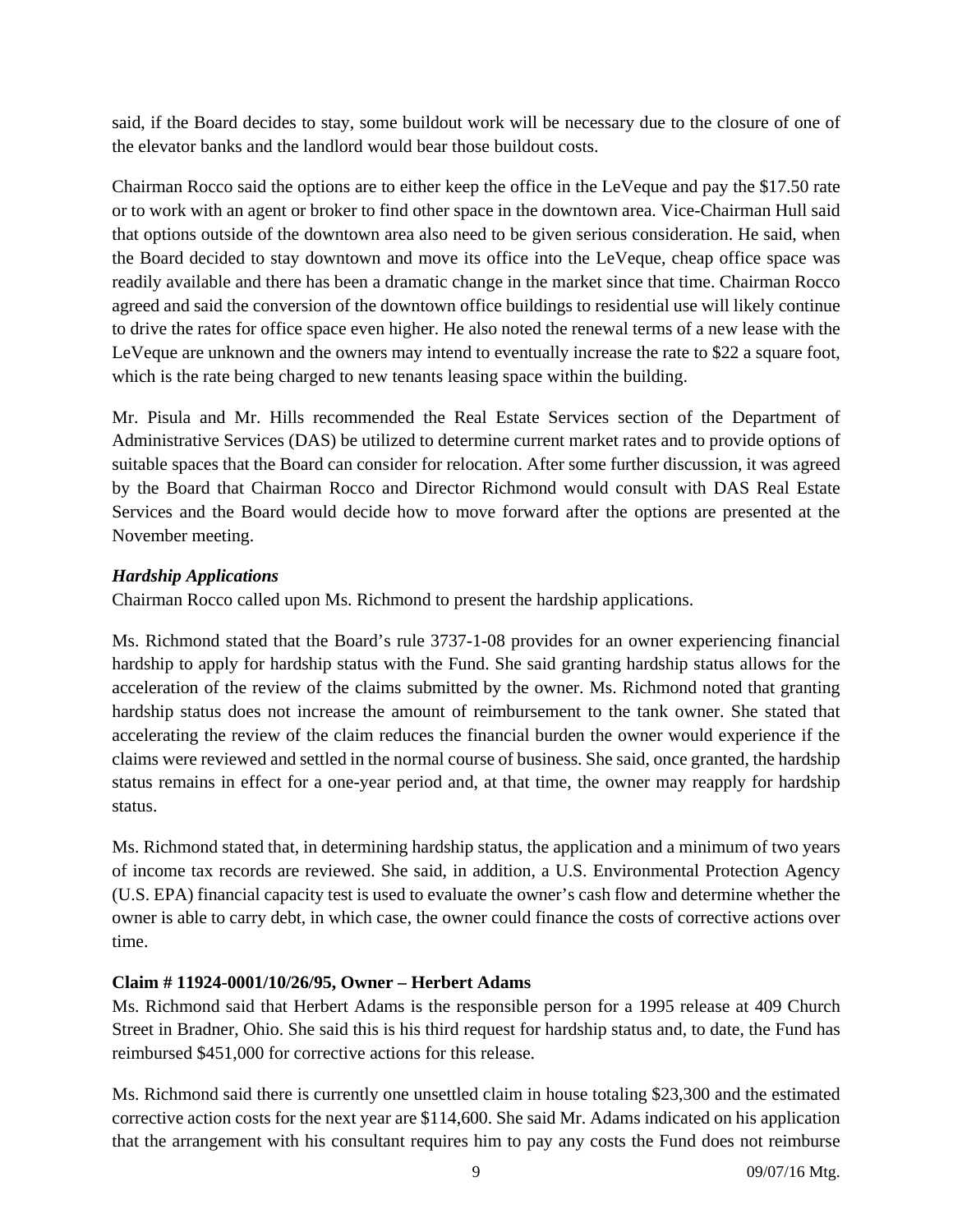plus 4% interest for the period of time between the date a claim is submitted to the Board and the date the consultant receives payment from the Fund.

Ms. Richmond said the underground tanks were removed in 1995 and the property was rented to a third party as an auto repair business. However, it is currently vacant and not generating income. She said Mr. Adams is a millwright and his wife is a postal carrier and their combined adjusted gross income is \$80,000 a year. She said, although assets exist in the form of property, annuities and life insurance, his liquid assets are less than \$30,000.

Ms. Richmond explained that the U.S. EPA financial capacity test was used to evaluate his cash flow and determine whether he has the ability to carry additional debt to finance the costs of corrective actions. She said this financial capacity test estimates that he has the ability to finance up to 70% of the anticipated corrective action costs over a period of three years. She said that this would result in over 45% of his annual adjusted gross income being committed to repayment of the loan and he could experience additional corrective action costs during that time.

Ms. Richmond said that, because taking on this amount of debt would be a financial burden to Mr. Adams, she recommended the Board approve the application and grant hardship status to him. Vice-Chairman Hull so moved, and Mr. Geyer seconded. A vote was taken and all members voted in the affirmative. The motion passed.

## **Claim # 14094-0001/09/07/11, Owner – Gas Station Enterprise, LLC**

Ms. Richmond said Gas Station Enterprise LLC is the responsible party for a 2011 release that occurred at 207 South High Street in Columbus Grove, Ohio. She said that as a member of the LLC, Gregory Miller submitted the application requesting the Board grant hardship status to Gas Station Enterprise LLC. She noted this was the third request for hardship status.

Ms. Richmond stated that, to date, the Fund has reimbursed \$25,600 for corrective action costs for this release. She said, although no claims are currently pending review, a cost pre-approval request for the first year of costs to implement a RAP (remedial action plan) has been granted. She said, based on the application, the remaining costs to be incurred under this pre-approval are estimated to be \$98,000.

Ms. Richmond explained that Mr. Miller no longer owns the property and the LLC no longer generates revenue but he is continuing the corrective actions for the release. She said Mr. Miller is retired and his only sources of income are from an IRA, social security and seven rental properties which provide income of about \$3,000 per year.

Ms. Richmond said that, based on the hardship application and the U.S. EPA financial capacity test for retirees, Mr. Miller does not have adequate cash flow or the ability to carry additional debt in order to pay corrective action costs.

Ms. Richmond recommended the Board approve the application and grant hardship status to Gas Station Enterprise LLC. Vice-Chairman Hull so moved and Mayor Falconi seconded. A vote was taken and all members voted in the affirmative. The motion passed.

## **Claim # 16065-0001/03/25/96, Owner – Lois Jeffers**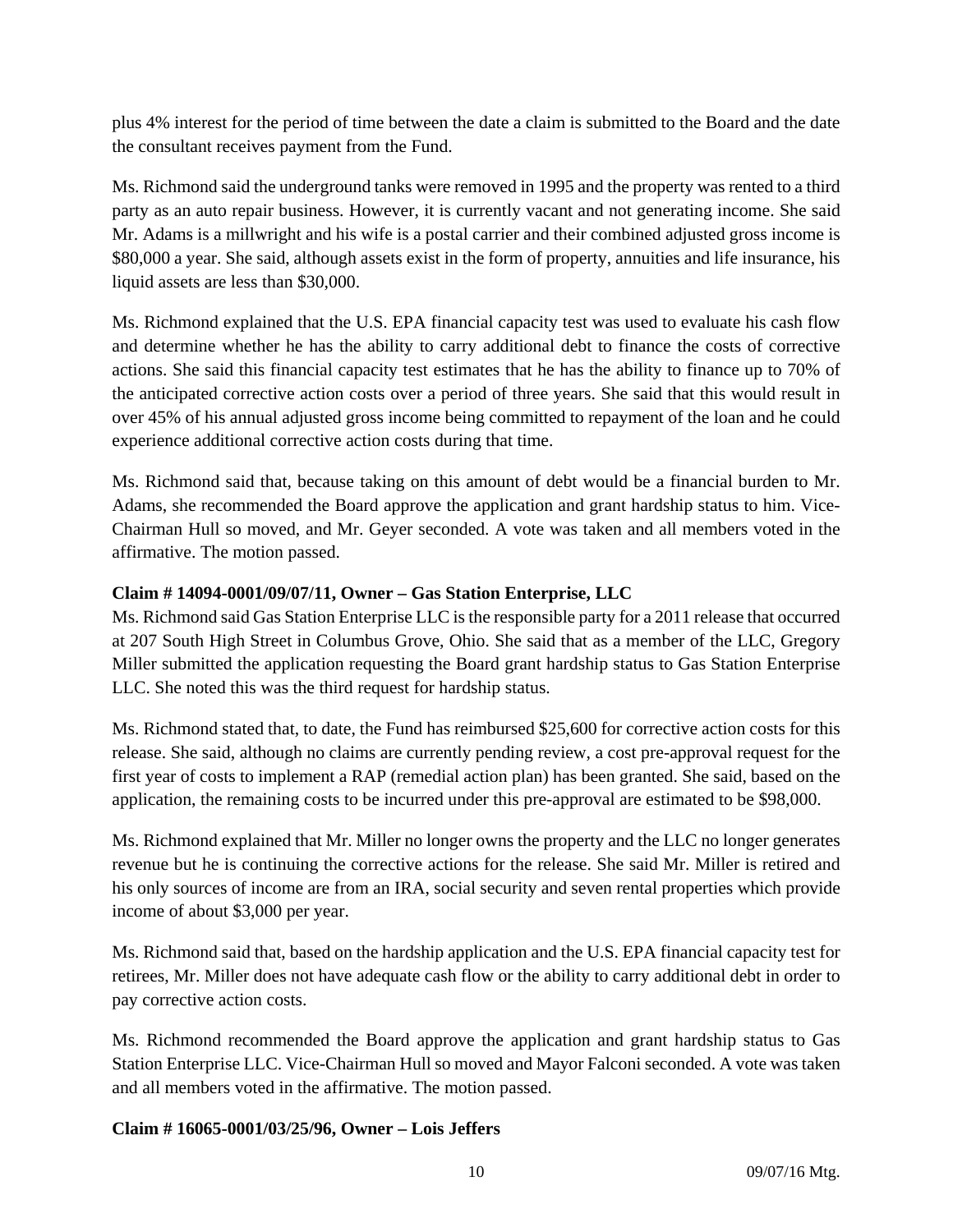Ms. Richmond said that Lois Jeffers and her deceased husband are the responsible persons for a release that was discovered in 1996 at 89 South Main Street in Fredericktown, Ohio. She said, although the site was sold in March of 2007, Mrs. Jeffers has continued the corrective actions at the site. This is her sixth request for hardship status.

Ms. Richmond said that, to date, the Fund has reimbursed \$257,000 for corrective actions for this release. She said, although there are no claims currently pending review, the cost of corrective action work expected to be conducted over the next 12 months is estimated to be \$75,000.

Ms. Richmond said that Mr. Jeffers passed away in June 2011. She said Mrs. Jeffers is retired and based on her application, her only source of income is her pension and social security, which is approximately \$22,800 annually. She said this slightly exceeds her reported household living expenses. She said her only assets are individual retirement accounts with a combined value of approximately \$13,500 and a vehicle.

Ms. Richmond stated that, based upon the U.S. EPA financial capacity test, Mrs. Jeffers is unable to self-finance any amount of corrective action costs either by using existing assets or obtaining a loan.

Ms. Richmond recommended the Board approve the application and grant hardship status to Mrs. Jeffers. Vice-Chairman Hull so moved and Mr. Hills seconded. A vote was taken and all members voted in the affirmative. The motion passed.

## **Claim # 16697-0001/05/28/93, Owner – Estate of Shirley Cira**

Ms. Richmond said Shirley Cira is the responsible party for a 1993 release at 5018 County Road 313 in Rawson, Ohio. She said that Mrs. Cira is deceased and the corrective action work is being continued by her estate. Ms. Richmond said James Cira is a trustee for Ms. Cira's estate and he submitted the hardship application on behalf of the estate. She said it is the third request submitted on behalf of the estate.

Ms. Richmond stated that, to date, the Fund has reimbursed about \$118,000 for corrective action costs for this release. She said, although there are no claims currently pending review, a cost pre-approval request in the amount of \$126,800 has been granted for a soil removal RAP.

Ms. Richmond said, based on the application, the estate's only asset is \$44,000 in a checking account and, based on the U.S. EPA financial capacity test, the estate does not have adequate cash flow or the ability to carry additional debt sufficient to cover the anticipated costs of corrective action over the next 12 months.

Ms. Richmond recommended the Board approve the application and grant hardship status to the estate. Vice-Chairman Hull so moved and Mr. Bryant seconded. A vote was taken and all members voted in the affirmative. The motion passed.

## **Claim # 22741-0001/02/05/14, Owner – Route 53 Service, LLC**

Ms. Richmond said Route 53 Service, LLC is the responsible party for a release that occurred in 2014 at 8910 South State Route 53 in McCutchenville, Ohio. This is the third request for hardship status.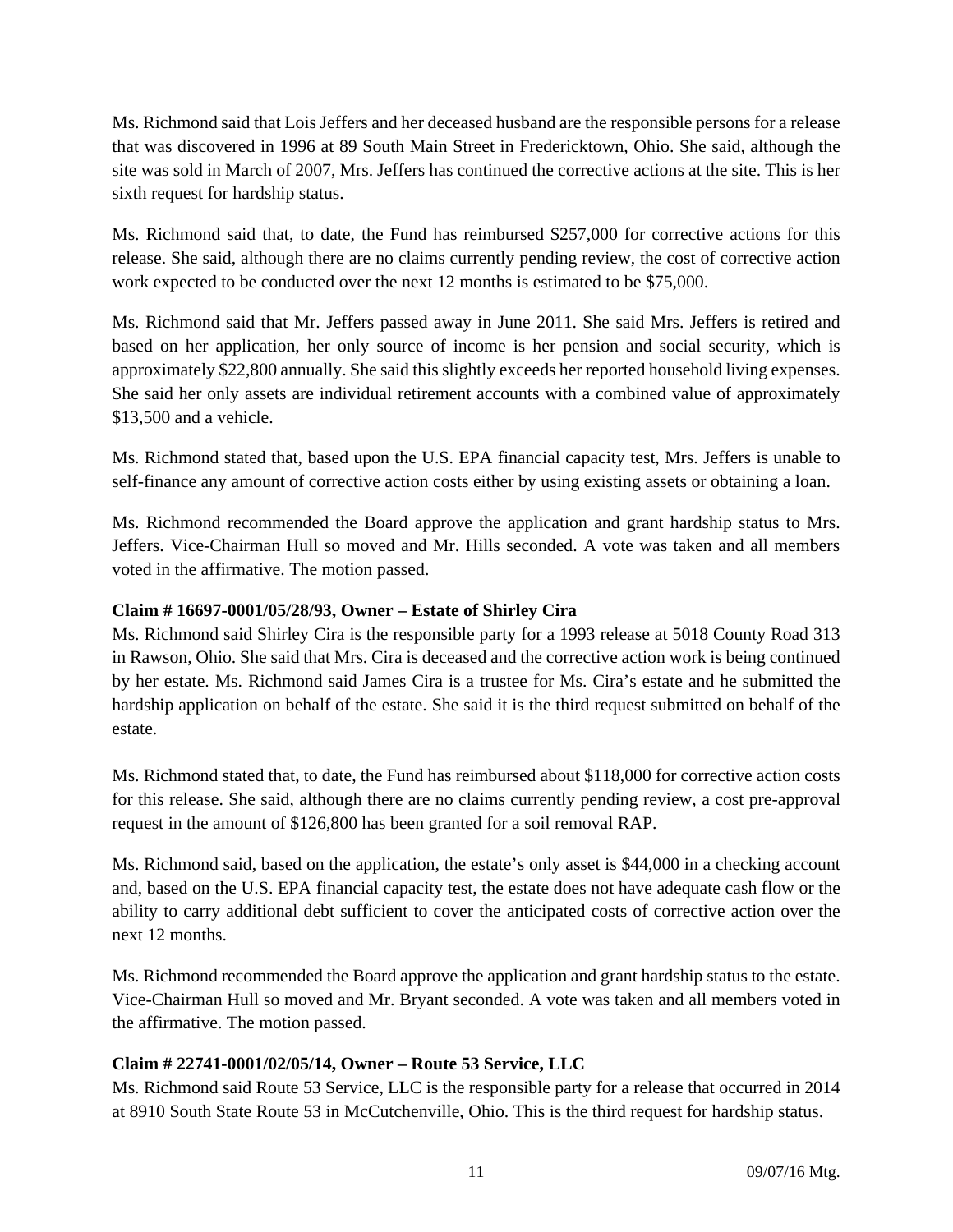Ms. Richmond stated that, to date, the Fund has reimbursed \$321,600 for corrective action costs for this release. She said, although no claims are currently pending review, the cost of corrective action work expected to be conducted over the next 12 months is estimated to be \$80,000.

Ms. Richmond said that Route 53 Service, LLC purchased the facility in October of 2012 and the IRS tax forms submitted with the application report gross income totaling \$27,500 over its first three years of operation.

Ms. Richmond said that, based on the information provided in the hardship application, the U.S. EPA Financial Capacity test estimates a less than 50% probability that Route 53 Service, LLC can afford \$80,000 in corrective actions costs.

Ms. Richmond recommended the Board approve the application and grant hardship status to Route 53 Service, LLC. Vice-Chairman Hull so moved and Mr. Hills seconded. A vote was taken and all members voted in the affirmative. The motion passed.

# **Certificates of Coverage – Ratifications:**

Chairman Rocco called upon Ms. Richmond to present the lists of owners who have either been issued or denied a Certificate of Coverage for ratification by the Board.

Ms. Richmond said the lists behind Tabs 9 and 10 are listings of facilities that, since the June Board meeting, had been issued or denied a program year 2015 or 2016 Certificate of Coverage.

Ms. Richmond said the process used to review the fee applications and issue or deny a Certificate of Coverage includes a review for completeness to determine full payment was received; financial responsibility for the deductible has been demonstrated; and the owner has certified with his signature that he is in compliance with the State Fire Marshal's rules for the operation and maintenance of petroleum underground storage tanks. She said, if these requirements are met and if the tanks existed in previous years, a Certificate for the subject tanks has been issued to the owner in at least one of the prior two years, then a Certificate of Coverage is issued.

Ms. Richmond explained that, if deficiencies or compliance issues are identified, notice is provided to the owner in accordance with the Board's rules. The owner is provided 30 days to respond to the notice with information to correct the deficiency or compliance issue. If correcting information is not received within this time, a determination denying the Certificate of Coverage is issued to the owner.

She said the Board's rules and the Revised Code make provisions for an appeal of the determination. Ms. Richmond said that, throughout this process, the Board's staff works with the owner to correct the fee statement record and, if necessary, refers the owner to BUSTR to correct the registration record.

Ms. Richmond requested the Board ratify her actions with respect to the issuance of the 2015 program year Certificates of Coverage for the 101 facilities included on the list behind Tab 9.

Vice-Chairman Hull moved to ratify the issuance of the 2015 Certificates of Coverage for the facilities listed. Mr. Bryant seconded. A vote was taken and all members were in favor. The motion passed.